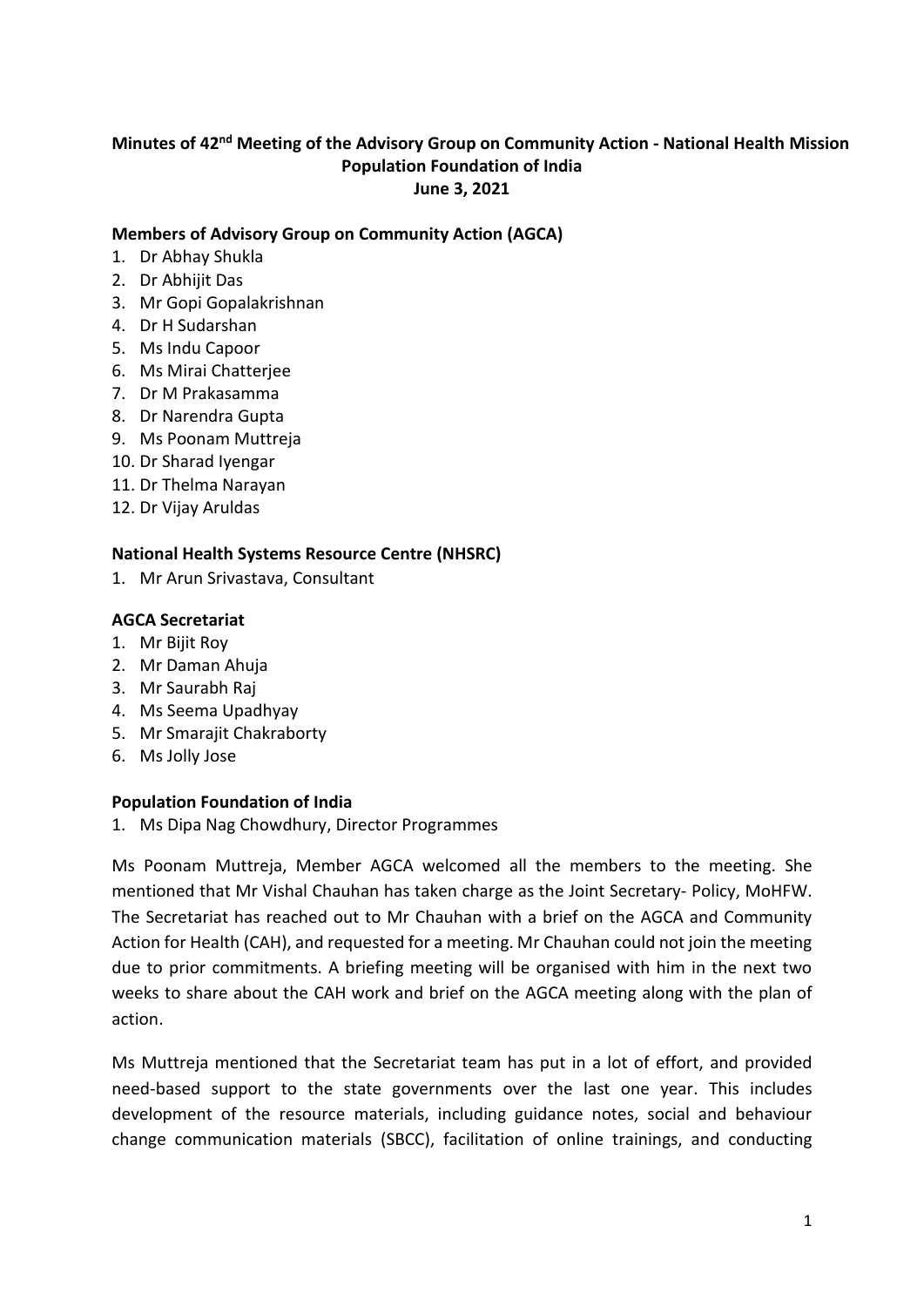virtual Jan Samwads. In addition, the Secretariat is supporting and working with the NHSRC team to roll out Jan Arogya Samitis (JASs), and developing a training module, and reference book for Panchayati Raj Institutions (PRIs).

The objectives of the Advisory Group on Community Action (AGCA) meeting were to: (a) share the progress update on support provided to state governments on COVID-19; and (b) discuss on strategies to further strengthen community engagement in the current COVID-19 context.

# **A. Progress update**

Presenting the progress update, Bijit Roy, Team Leader, AGCA Secretariat said that based on the feedback from Mr Vikas Sheel, former Joint Secretary- Policy, MoHFW, the AGCA Secretariat redirected its technical support to state governments primarily focusing on strengthening community engagement for COVID-19 mitigation since May 2020. The technical support included: (a) development and dissemination of guidance notes for PRIs, Village Health Sanitation and Nutrition Committees (VHSNCs), Rogi Kalyan Samitis (RKSs), Mahila Arogya Samitis (MASs), and Resident Welfare Associations (RWAs); standard operating procedures (SOPs) for organisation of Village Health Sanitation and Nutrition Days (VHSNDs) and Urban Health and Nutrition Days (UHNDs); (b) social behaviour change communication materials around COVID-19 such as videos and posters; (c) documented and disseminated 30 good practices with state governments on community engagement initiatives during COVID-19; (d) facilitated 101 online trainings on COVID-19 mitigation for engagement of VHSNCs, MASs and RKSs in which 5,642 block, district, and state nodal officers participated; and (e) facilitated 11 virtual Jan Samwads in Bihar and Rajasthan to enable community interactions and feedback to health officials during COVID-19.

Members shared the following feedback:

- There are many initiatives taken by Civil Society Organisations (CSOs) to support the government efforts on COVID-19. Efforts should be made to document and devise strategies for a more effective, and coordinated response between government and CSOs at the ground level.
- Appreciating the SBCC material and its translation in nine regional languages, it was suggested that resource materials can be translated in Telugu as well.
- Virtual Jan Samwad is a good innovation, combines and balances the elements of physical and virtual interactions between the communities and health officials. The platform has potential for sharing and resolution of common grievances during this period of crisis. A separate conversation should be held on how to make virtual Jan Samwads more inclusive and community oriented.
- In many states, there have been delays and issues in payment of incentives as well as lack of provision of protective gears for ASHAs. The Secretariat should compile, and share these issues with the state governments and the MoHFW.
- There are several information gaps between the community and the public health system around prevention, vaccination and home isolation. The Information, Education and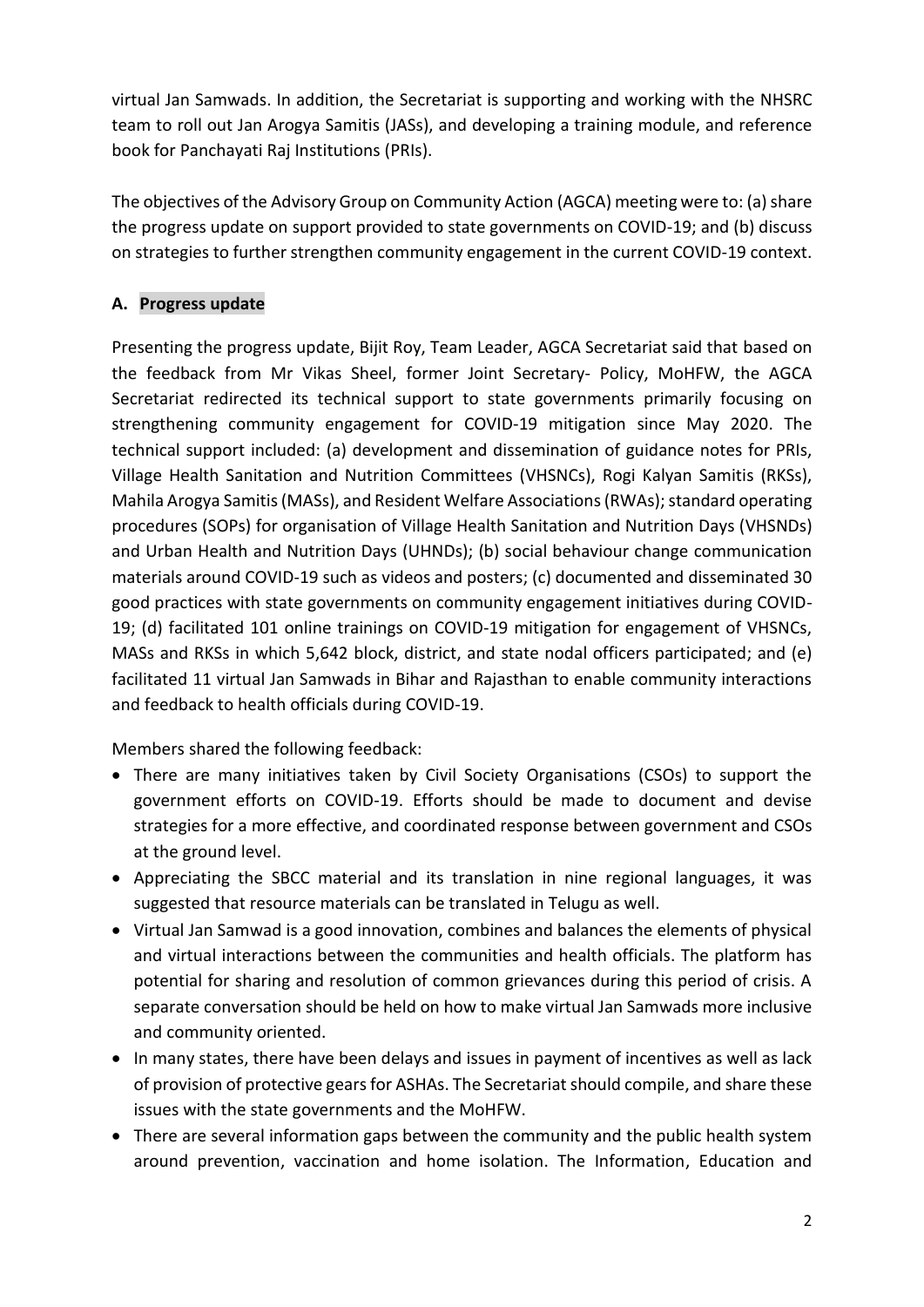Communication (IEC) cells of the state governments should reach out be for appropriate messaging and communication.

 A WhatsApp or Signal group can be created for regular interactions among the AGCA members, NHSRC and MoHFW officials. The Secretariat will seek concurrence from the MoHFW officials to be included in this group.

## **B. Discussion on strategies to further strengthen community engagement in the current COVID-19 context**

The session was co-chaired by Ms Mirai Chatterjee and Ms Poonam Muttreja, Members AGCA. The group discussed the following:

- The community view point is critical in formulating guidelines. For example, the guideline for home isolation does not match with the local situations, and diversity across various geographies in the country. The AGCA can provide specific feedback on these aspects to the government.
- The current approach for home isolation should be shifted towards home management considering lack of sufficient physical space, and the difficulty of isolating COVID patients in most of the homes. Regular monitoring of health parameters by the frontline health workers including temperature, saturation level of oxygen, and consumption of prescribed medicines should be done. This will considerably reduce morbidity and mortality.
- A demonstration model on community based epidemic monitoring and response system can be piloted in a small geography to show effectiveness of coordinated action among the community, local CSOs, and the government.
- Community action should focus on issues around mental health, nutrition, especially monitoring levels of malnutrition, since pandemic, and access to its services are centred on adolescents and elderly.
- Target based approach on COVID vaccination is putting lot of pressure on administration to adopt coercive approaches resulting in strong reactions from the community in terms of vaccine aversion, fear, reluctance, and distancing themselves from the health and social workers. AGCA should work with the MoHFW and state NHMs to develop strategies and resources to address vaccine hesitancy. An AGCA sub-group comprising Dr Thelma Narayan, Dr Sharad Iyengar, Dr Narendra Gupta, and Ms Poonam Muttreja, has been constituted to meet on June 5, 2021 to deliberate, and plan out the priority actions. In addition, the Secretariat and the AGCA members should provide feedback to the state and district officials on coercive practices adopted for COVID-19 vaccinations.
- Community action during the next phase of COVID can focus on three areas: (a) strengthen support mechanisms for community such as help desks, counselling services, and helplines; (b) engage and strengthen community action through VHSNCs, MASs, JASs, and RKSs; and (c) establishing effective communication and response mechanism between the community and the health system through Jan Samwads. A strategy document can be drafted and shared with the MoHFW, NHSRC, and the state NHMs. AGCA members- Ms Mirai Chatterjee, Dr Abhay Shukla, Dr Thelma Narayan, Dr M Prakasamma, and Mr Arun